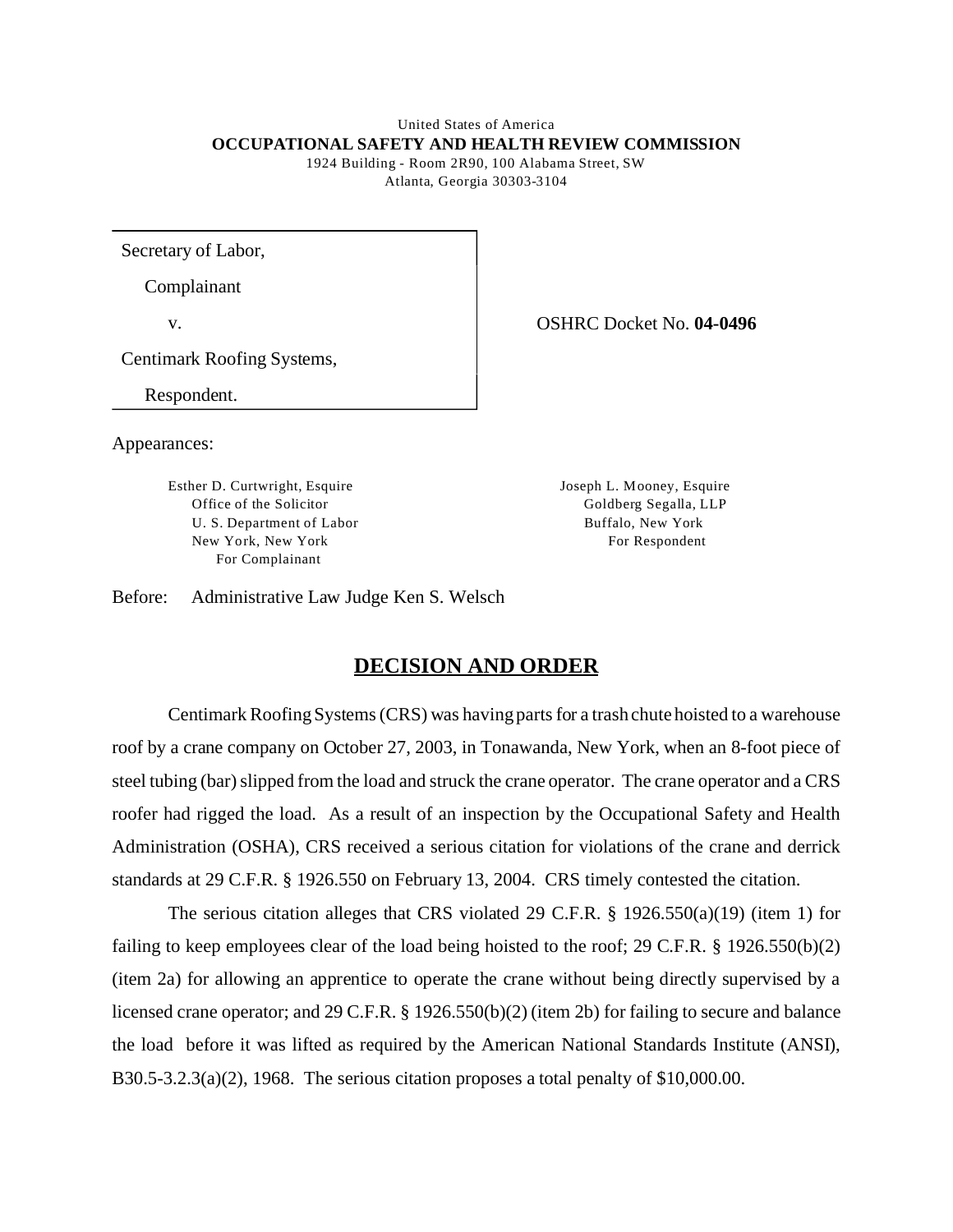The hearing was held in Buffalo, New York, on November 30 and December 1, 2004. The parties stipulated coverage and jurisdiction (Tr. 6). Item 2a of the citation, alleging a violation of § 1926.550(b)(2) for failing to supervise the apprentice crane operator, was withdrawn by the Secretary (Tr. 3). The parties filed post-hearing briefs.

CRS denies the alleged violations. CRS argues that it was not the employer of the crane operator, and it did not direct or control the lift resulting in the accident. It was the crane operator who supervised the rigging of the load involved in the accident and directed the load to be hoisted. Also, CRS argues that its employee was not exposed to the lift.

For the reasons discussed, the alleged violations are vacated.

### *Background*

CRS is a commercial roofing contractor with more than 250 employees (Tr. 189). David Muha is CRS's operations manager for the area of Buffalo, New York. Muha supervises thirty employees in approximately three crews (Tr. 290, 301).

In September 2003, chemical manufacturer FMC contracted CRS to remove the existing roof from its warehouse in Tonawanda, New York, and replace it with a tar and gravel four-ply built-up roofing system (Tr. 117, 132, 291). In order to hoist materials and equipment on and off the roof, CRS contracted D.J. Wilson, Inc. (Wilson Crane), an independent crane service company, to provide a truck crane and crane operator (Tr. 98, 119, 292). CRS had used Wilson Crane in the past on other projects (Tr. 292). There was no written contract between CRS and Wilson Crane (Tr. 98, 118).

Wilson Crane is a small crane company with approximately four employees: two licensed operators and two apprentices. It is owned by David Wilson (Tr. 94, 117). For the FMC project, Wilson Crane used a 23-ton Turex truck crane on September 23 and October 27, 2003 (Tr. 70, 117). David Wilson testified that the crane operator's job is to set up the crane for safe operation and follow the instructions of the customer. The crane operator was not to provide any other services such as rigging loads (Tr. 99-101, 116).

On October 27, 2003,<sup>1</sup> the truck crane provided by Wilson Crane was operated by licensed crane operator Robert Mazza and three-year apprentice crane operator Robert Mascho (Tr. 9-10).

<sup>&</sup>lt;sup>1</sup>David Wilson operated the crane on September 23, 2003 (Tr. 118).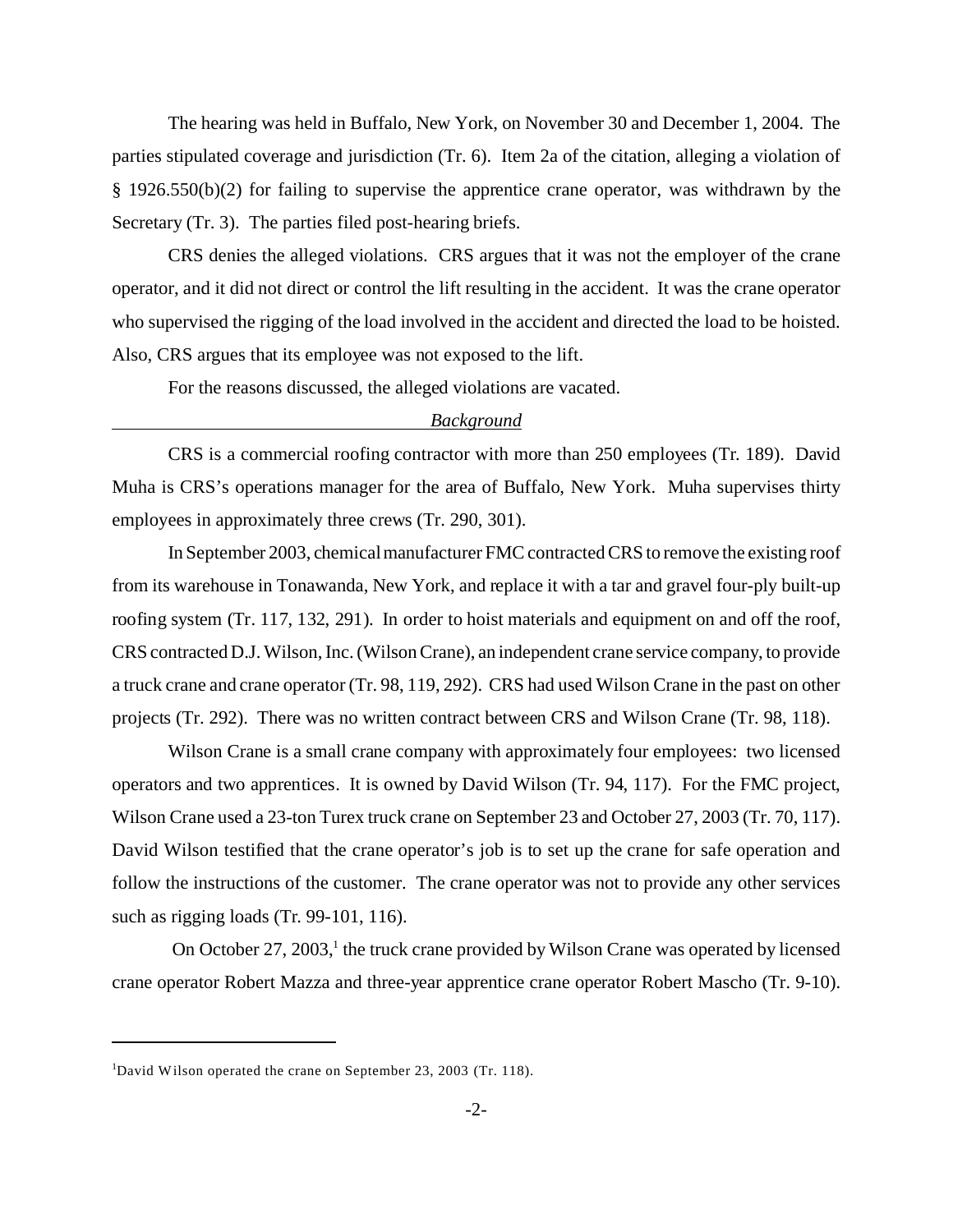Mazza had been employed by Wilson Crane for approximately one year (Tr. 107). Apprentice Mascho was sent to the job because a jib had to be attached to extend the reach of the crane (Tr. 98).

During the morning, CRS used the truck crane to remove debris material from the warehouse roof and lift small rock to the roof. Mazza operated the crane, and CRS foreman Herbert Brion directed the lifts (Tr. 11-12, 330, 347-348). CRS had two employees on the ground and approximately five employees on the roof (Tr. 11, 302, 341-342). The crane made more than ten lifts (Tr. 75). When the loads required rigging, CRS employees performed the rigging (Tr. 11, 73, 75-76, 330).

When the CRS employees broke for lunch, Mazza and Mascho removed the crane's jib and moved the truck crane to the other side of the building in order to lift parts for a trash chute to the roof (Exh. C-1; Tr. 12-13, 329). The roof was approximately 30 feet above the ground (Tr. 158, 237, 337). The parts for the trash chute were lying lengthwise on the back of CRS's stake truck. The stake truck had a 24-foot flat bed (Exhs. C-1, C-2; Tr. 16, 58, 341). The trash chute parts consisted of the chute cap, eight weights, two counter weight baskets, a support beam, two 12-foot track bars, and two 8-foot bars which were designed to fit inside the longer bars (Exhs. C-2, C-4; Tr. 145-146, 240). Foreman Brion instructed CRS roofer Somsanit Thongseng (Joy) to remain on the ground and assist in uploading the parts (Tr. 14-15, 250, 277). Brion also asked Mazza if he wanted to help "upload some of the equipment until the other guys got back" (Tr. 334). Mazza agreed.

Mazza and Joy rigged the trash chute parts in two loads. Apprentice crane operator Mascho operated the crane (Tr. 15, 18). The first load consisted of the eight weights (Tr. 15, 255, 336). CRS foreman Brion remained on the roof to direct the lifts. When he observed that Mazza and Joy had placed the eight weights on one sling, he directed them to use two slings so that the weights would be easier to unload (Tr. 178, 255-256, 337). Brion used hand signals to direct apprentice Mascho in lifting the weights to the roof (Tr. 169, 337, 339). Once the weights were on the roof, Brion and the other CRS employees removed the weights from the slings and moved them to their location on the roof (Tr. 220, 338-339).

When the crane was lowered for the second load, Mazza and Joy rigged the remaining chute parts with a single 20-foot sling (Tr. 15-16, 258-259, 338). They wrapped the sling around the bars, through the baskets and choked each end of the load (Exh. C-7; Tr. 163, 260, 274). Mazza stood on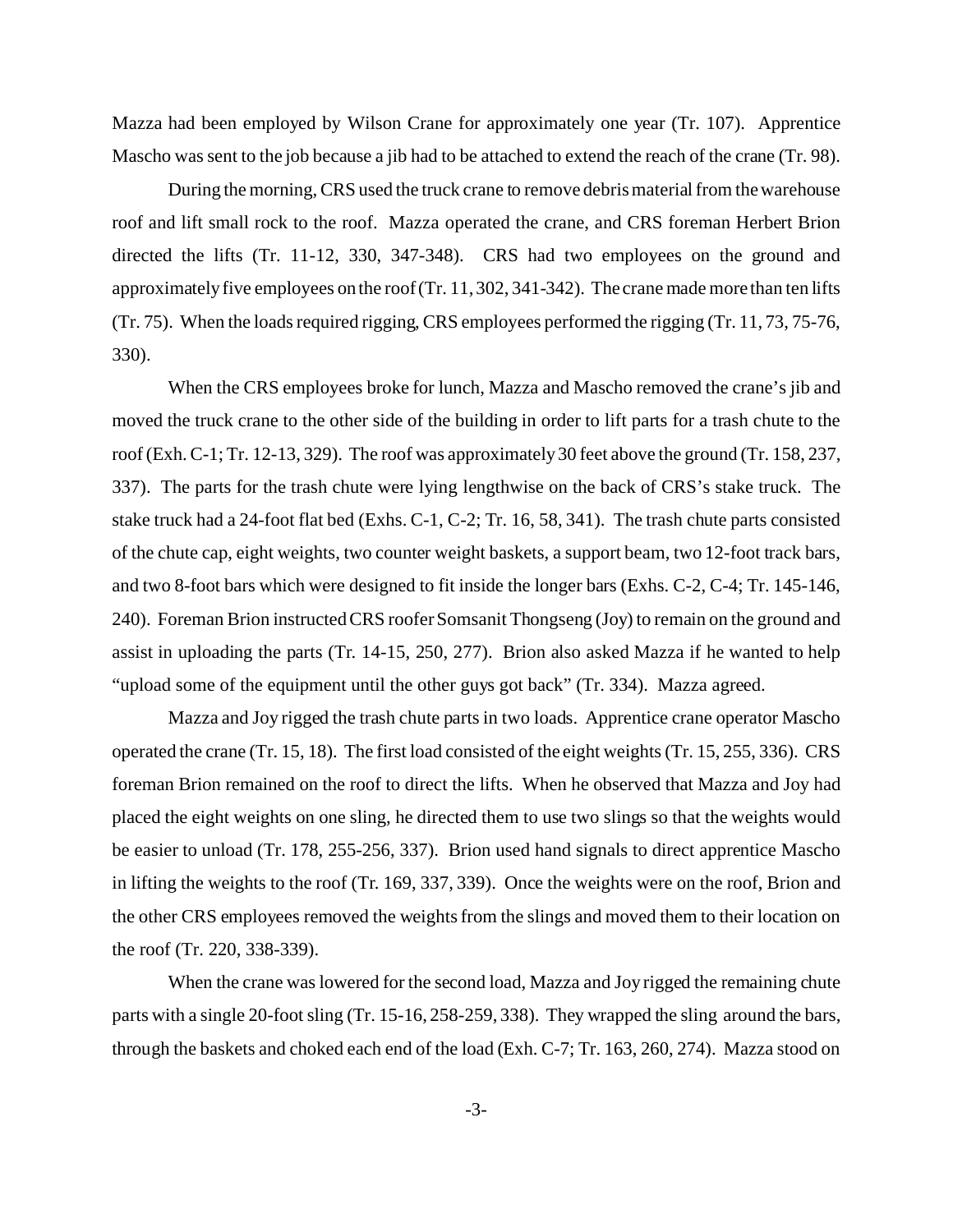the ground, and Joy stood on the truck's bed (Tr. 258-259). Mazza then signaled apprentice Mascho to lift the load (Tr. 20, 52). According to Mascho, the crane lifted the load slowly and straight up to a height of approximately 15 feet. The load then suddenly shifted and tilted approximately 45 degrees (Tr. 29, 53, 340). When the load tilted, a track bar slipped from the load and struck Mazza who was walking back to the crane (Tr. 29, 60, 351). Foreman Brion testified he did not see the load being lifted until he returned to the corner of the roof and saw it tilt (Tr. 338-339). When he saw the load tilt, Brion yelled to Mascho to watch out. Brion testified that Mascho turned and looked up when the bar struck him in the face (Tr. 340). During the lift, Joy remained on the truck. He had moved closer towards the cab (Tr. 341). The accident occurred at approximately 1:20 p.m. (Tr. 230).

After OSHA was notified of the accident by the police, Compliance Officer (CO) Colin Sargent arrived on the site to conduct an investigation at approximately 3:30 p.m. As a result of his investigation, serious citations were issued to CRS and Wilson Crane (Tr. 103).<sup>2</sup>

#### *Discussion*

There is no dispute that CRS hired Wilson Crane as an independent contractor to hoist loads to and from its roofing project for FMC. Section 1926.550 sets safety requirements for the operation, maintenance and inspection of cranes in construction, including truck cranes. The application of § 1926.550 to the truck crane in this case is supported by the record and is not in dispute. The parties do not dispute that CRS roofer Joy and crane operator Mazza rigged the two loads of trash chute parts. It is also undisputed that the load, which is the subject of the citation, was not properly rigged to prevent the load from tilting and the 8-foot bar from slipping from the load.

CRS argues it was not responsible for rigging the load involved in the accident. It did not know or should have known of the inadequate rigging, and its employee was not exposed to the hazard of a suspended load. CRS argues it was not the employer of the crane operator, and it did not direct or control the lift resulting in the accident. It was the crane operator who supervised rigging the load and who directed the load to be hoisted.

<sup>&</sup>lt;sup>2</sup> The OSHA citation received by Wilson Crane was settled (Tr. 103).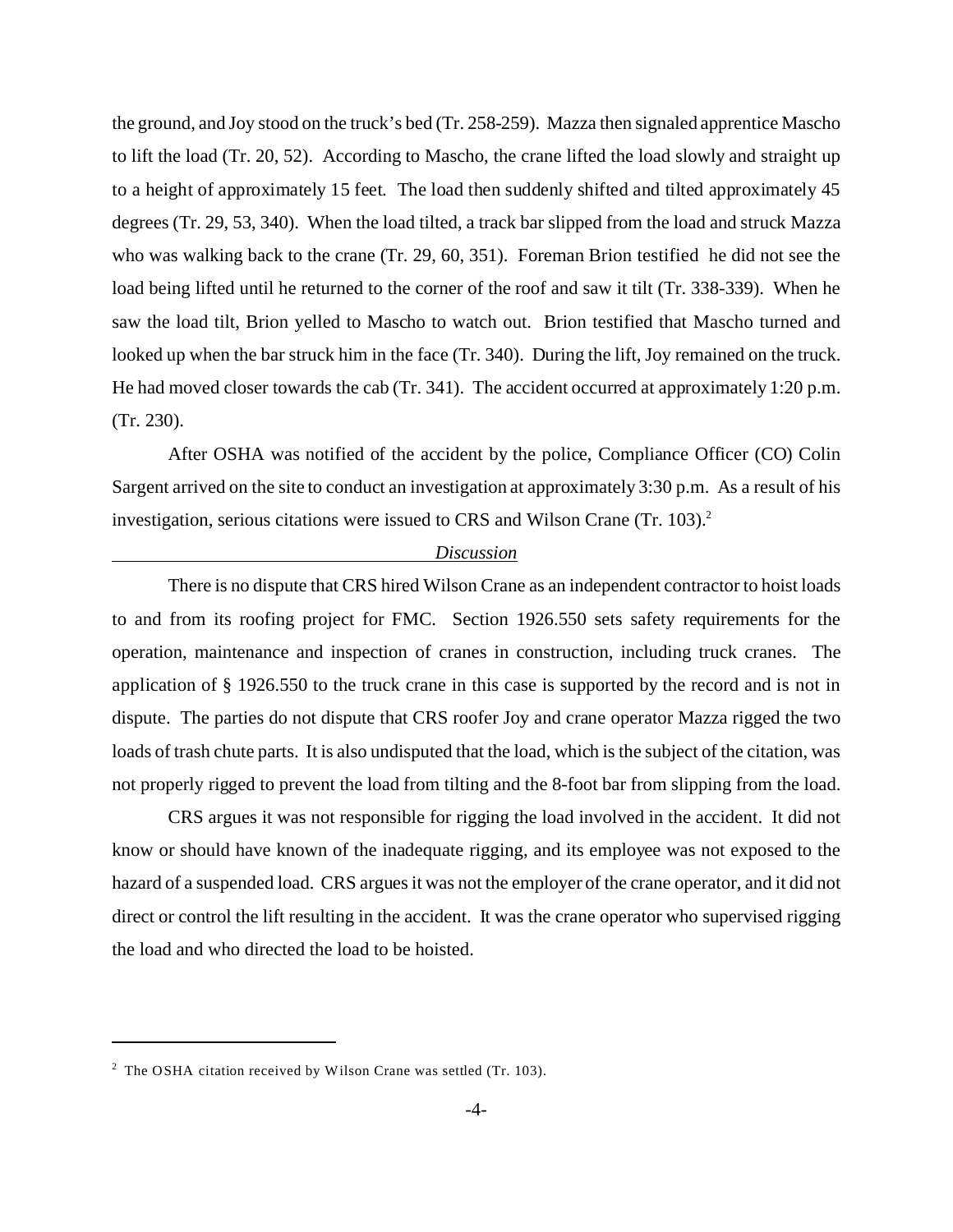### Item 1 - Alleged Violation of 29 C.F.R. § 1926.550(a)(19)3

The citation alleges that CRS failed to keep employees clear of a load being lifted. Section 1926.550(a)(19) provides that "All employees shall be kept clear of loads about to be lifted and of suspended loads."

. The Secretary's citation alleges the violation occurred during the second lift of trash chute parts which resulted in the accident. It also identified the exposed employees as crane operator Mazza and CRS roofer Joy. The citation does not assert that CRS failed to keep employees clear of the loads lifted during the morning or the first load of weights. Also, the record shows that neither Mazza nor Joy was directly underneath the load while it was suspended (Tr. 20, 52, 59-60, 185).

The facts regarding the second lift of trash chute parts are not significantly disputed. The load was rigged by crane operator Mazza and CRS roofer Joy. While standing on the ground, Mazza choked one end of the parts, gave the lift signal to apprentice operator Mascho, and started walking toward the crane when the load was lifted (Tr. 18, 20, 58, 78, 260). Mazza was 5 to 10 feet from the truck when he was struck by the bar (Tr. 80).

After Mazza choked one end, Joy wrapped the sling through the parts and choked the other end of the load. He then hooked the load to the crane's boom. Joy remained on the truck and walked toward the truck's cab (Tr. 16, 19, 58, 260, 262). Joy testified he was immediately behind the cab when the accident occurred (Tr. 263, 266). However, Joy's testimony regarding his location is disputed. Apprentice crane operator Mascho testified that Joy was in front of a generator on the truck which was several feet from the cab (Exh. C-2; Tr. 89). Macho's testimony is supported by CRS foreman Brion. Brion testified that Joy was approximately 8 feet from the cab (Tr. 341).

3

Atlantic Battery Co., 16 BNA OSHC 2131, 2138 (No. 90-1747, 1994).

The Secretary has the burden of proving a violation.

In order to establish a violation of an occupational safety or health standard, the Secretary has the burden of proving: (a) the applicability of the cited standard, (b) the employer's noncompliance with the standard's terms, (c) employee access to the violative conditions, and (d) the employer's actual or constructive knowledge of the violation *(i.e.*, the employer either knew or, with the exercise of reasonable diligence could have known, of the violative conditions).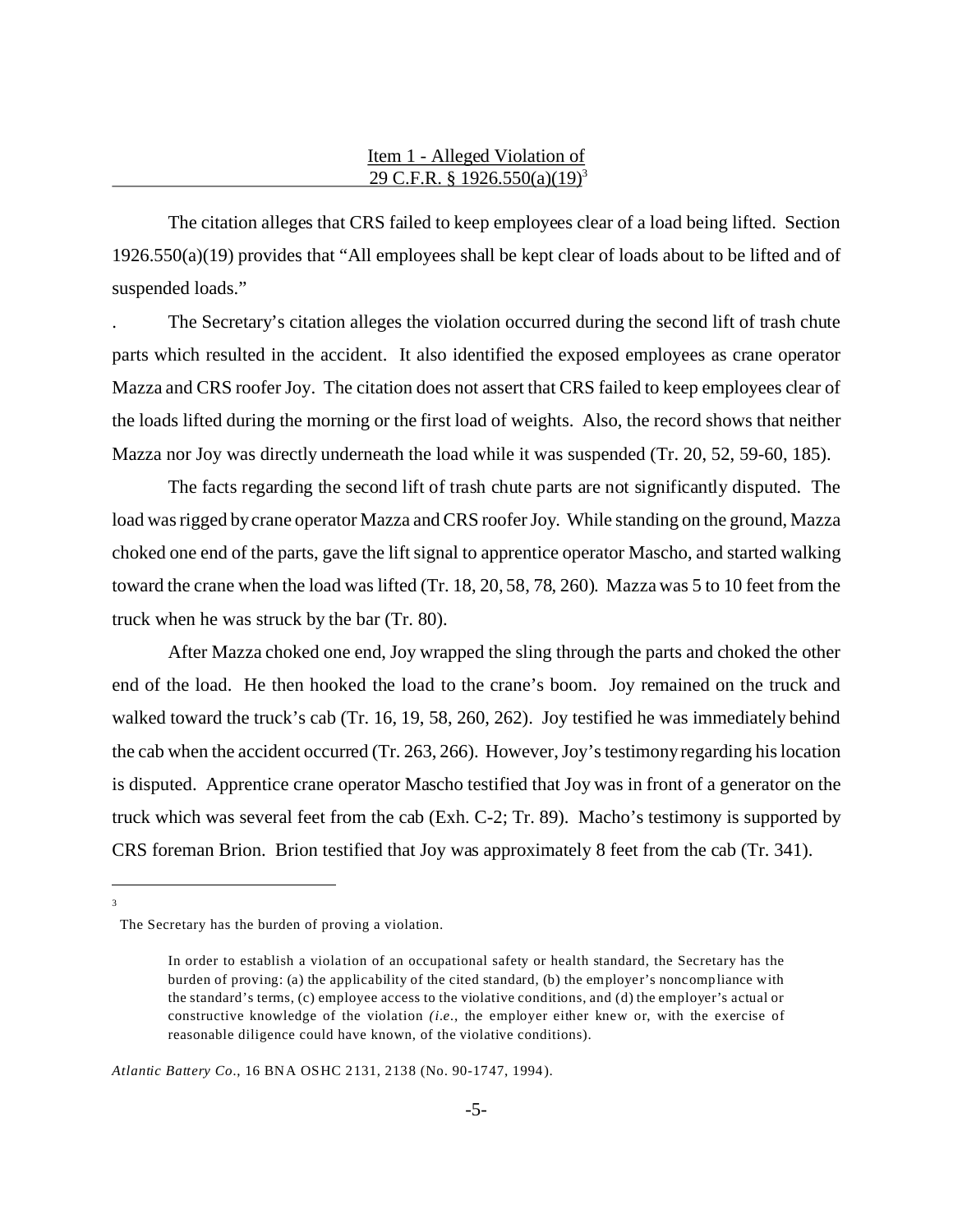The truck's bed was 24 feet long. The chute's parts were approximately 12 feet long and positioned slightly over the end of the truck (Tr. 333). As viewed by the crane operator, both employees stood to the right of the load (Exhs. C-1, C-2; Tr. 24, 238). The load's intended path was straight up from the truck's bed to a height above roof level, over toward the left until the load cleared the heating/air conditioning units on the roof, and then down onto the roof (Tr. 235-238).

Although neither Mazza nor Joy was directly under the load at anytime, CO Sargent testified that as a load is lifted, the area to be kept clear below the load increases (Tr. 187). According to CO Sargent, a suspended load does not necessarily have to be over an employee's head to be considered a violation (Tr. 238). The Secretary refers to Mazza's injury as evidence that he was not properly kept clear of the load. The Secretary asserts that Joy was in a similar position from the load as Mazza and could have been injured if the load had tilted in his direction (Tr. 185-186). CO Sargent opined that the 8-foot bar which struck Mazza was inside a 12-foot bar and when the load tilted approximately 45 degrees, the bar slid out from inside the larger bar (Tr. 185, 240).

A violation of § 1926.550(a)(19) is not supported by the record. The Secretary failed to show that CRS, through its foreman, knew or should have known with the exercise of reasonable diligence that the second load was being lifted, or that Mazza or Joy were in the zone of danger. As discussed, foreman Brion did not direct the apprentice crane operator to lift the second load. When he gave the signal to lift the load, Mazza took control of the second lift. According to the owner of Wilson Crane, whoever is giving hand signals to the crane operator directs the lifting operation (Tr. 113). *Also see* § 5-3.2.3(a) of ANSI, B30.5, 1968, for "Crawler, Locomotive and Truck Cranes" which is incorporated by § 1926.550(b)(2). CRS did not create or control the improperly rigged load. The CRS foreman was not present when the load was lifted, and he was not aware that it had been lifted until it was approximately 15 feet in the air, immediately before it tilted (Tr. 338-339). Although Brion had directed the earlier lifts and knew a second lift of trash chute parts was planned, it was Mazza who took responsibility to have the second load lifted. Also, it was not shown that Mazza or Joy's locations while the load was suspended was in accordance with CRS's practice or training.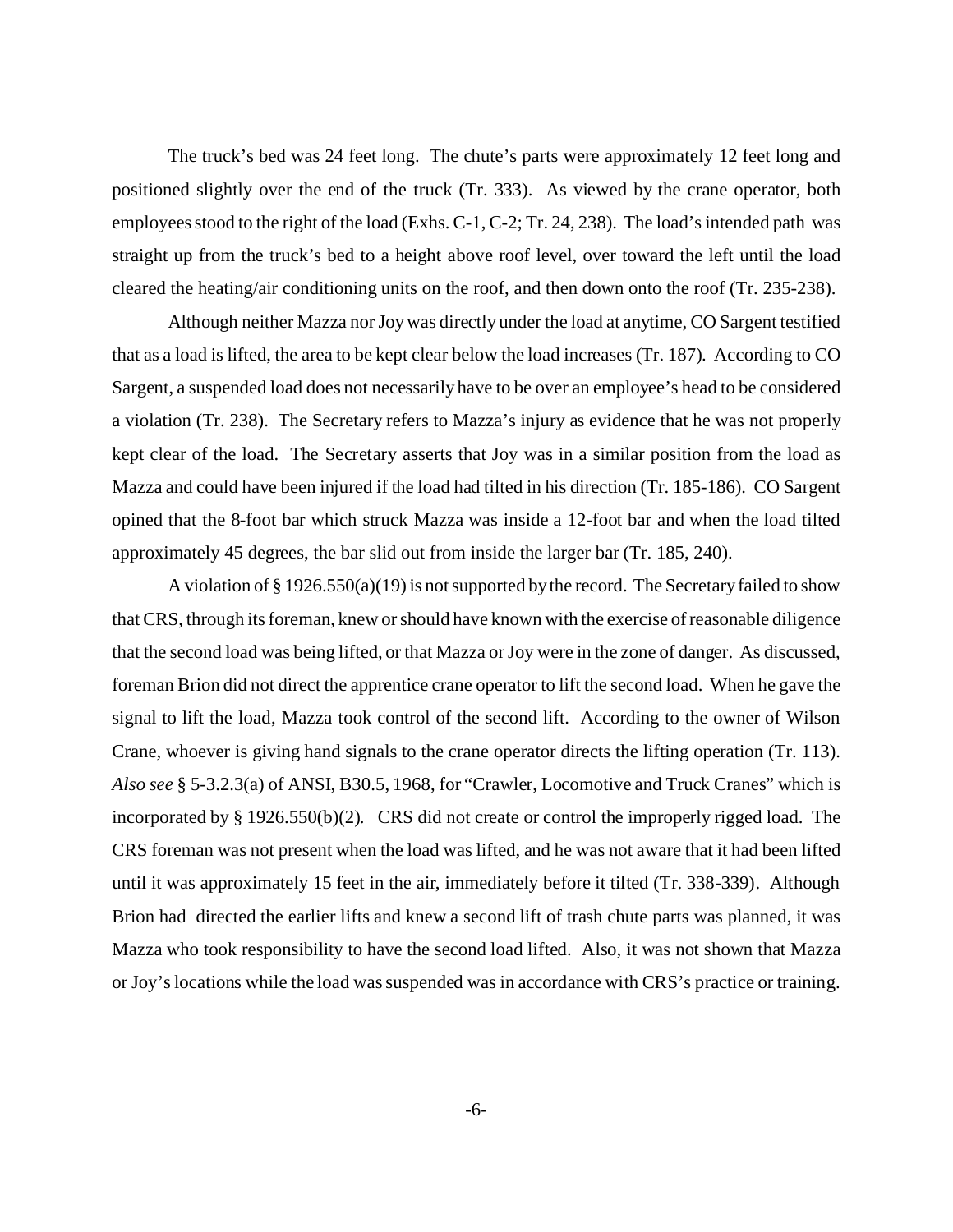The Secretary's arguments based on the multi-employer worksite doctrine and that Mazza, while performing the rigging, was a "borrowed employee" of CRS are rejected.<sup>4</sup> Both theories rely on a showing of control--control of the hazard or control of the worker. In this case, during the second lift of trash chute parts, CRS neither controlled the hazard nor Mazza. Although CRS had controlled the rigging operation during the morning and the first load of weights, Mazza, unknown to CRS, took control of the second load of parts by signaling the crane operator to lift the load. Mazza did not wait for foreman Brion to return to his position on the roof to direct the crane. Instead, after completing the rigging, Mazza signaled the crane to lift the load. The apprentice crane operator knew that Mazza possessed rigging experience (Tr. 51-52). He relied upon Mazza to do it properly and felt that Mazza knew how to do so (Tr. 45). Although Wilson Crane prohibited its crane operators from engaging in rigging, Mazza volunteered to assist in the rigging operation (Tr. 40, 109-110, 334). Mazza's agreement to assist in the rigging did not make him an employee of CRS.

Furthermore, the record fails to establish employees' exposure. The parties agree that no employee was directly beneath the load when it was lifted nor was an employee within the load's intended path. Section 5.3.2.2 (f) of ANSI, B30.5, 1968, which is the safety code for "Crawler, Locomotive and Truck Cranes," states "the operator should avoid carrying loads over people." Both employees moved toward the right and several feet away from the load as it was being lifted. The load's intended path was toward the left. Unless directly beneath a suspended load, the Secretary's standard does not provide guidance as to what constitutes keeping clear of suspended loads.

The record fails to establish what constituted keeping clear of the load (the zone of danger) and whether the employees were within this area while the load was suspended. The test for

4

The multi-employer worksite doctrine provides that an employer who controls or creates a worksite safety hazard may be held responsible under OSHA even if the employees threatened by the hazard are solely employees of another emp loyer. *Access Equipment Systems*, 18 BNA OSHC 1718, 1722-1723 (No. 95-1449, 1999).

The employment relationship between a loaned worker and the borrowing employer is based on common law principles discussed by the Commission in *Froedtert Memorial Lutheran Hospital*, 20 BNA OSHC 1500, 1505 (No. 97-1839, 2004). Among the factors considered such as skill involved, source of tools, location of work, duration of relation ship, and method of payment, the control exercised over the worker is the principal focus. *Id.* at 1506.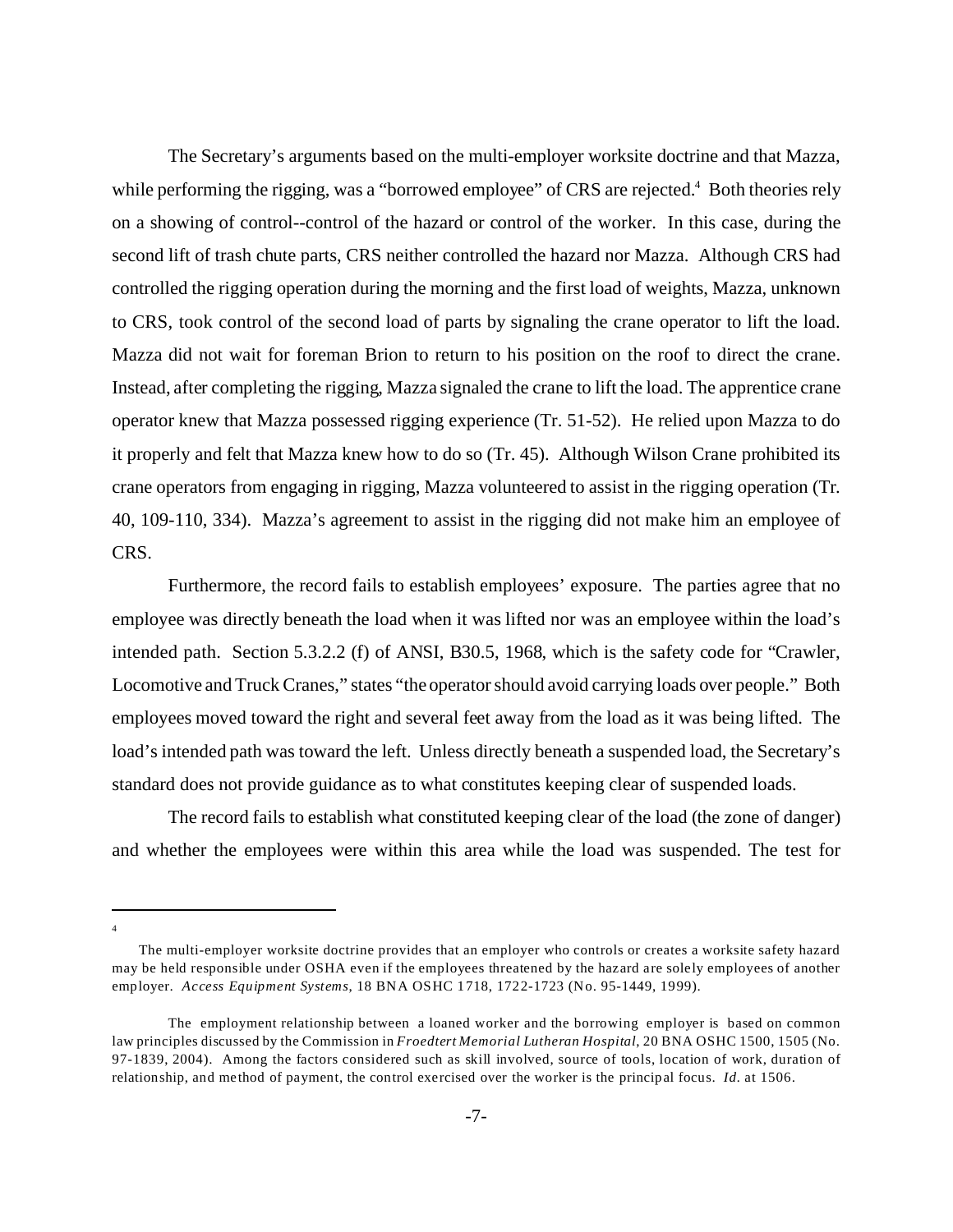determining employees' access to a hazard is whether it is reasonably predictable that employees have been, are, or will be in the zone of danger posed by the violative condition. *Kokosing Constr. Co., Inc.,* 17 BNA OSHC 1869, 1870 (No. 92-2596, 1996). The zone of danger is "that area surrounding the violative condition that presents the danger to employees which the standard is intended to prevent." *RGM Construction Co.,* 17 BNA OSHC 1229, 1234 (No. 91-2107, 1995). Whether a suspended load exposes an employee to a foreseeable injury, the zone of danger should be based on the path of the load, the distance the employee is from the load, the nature of the materials being hoisted, and the height of the load. *See Rockwell Int. Corp.*, 9 BNA OSHC 1092, 1097-1098 (No. 12470, 1980). The zone of danger to the suspended load was not shown by the Secretary.

Even if Mazza were an exposed employee, the Secretary failed to show that CRS was responsible for ensuring that he stayed clear of the suspended load as required by § 1926.550(a)(19). Mazza signaled the load to be lifted, and apprentice operator Mascho had the crane lift the load. Neither Mazza nor Mascho was an employee of Wilson Crane; they were not employed by CRS.

With regard to CRS roofer Joy, the Secretary argues that he was in the zone of danger when he stayed on the truck. However, the court lacks a basis for determining whether Joy was exposed to a hazard. There was no showing as to what constituted the zone of danger and what compliance with the standard would have been required in this case. *See Precision Concrete Construction*, 19 BNA OSHC 1404, 1407 (No. 99-0707, 2001). Based on the testimony, Joy was anywhere from 4 to 12 feet from the suspended load and on the right side of the truck (Tr. 89, 263, 341). As discussed, the truck bed was 24 feet long and the load was approximately 12 feet long based on the length of the parts (Tr. 58, 146). The load was sitting approximately one foot over the end of the truck to allow Mazza to choke the end (Tr. 259). Without establishing the zone of danger, it is impossible to determine whether Joy was exposed to the load when suspended.

> Item 2b - Alleged Violation of 29 C.F.R. § 1926.550(b)(2)

The citation alleges that CRS failed to secure and balance the load in the sling before it was lifted. Section 1926.550(b)(2) provides: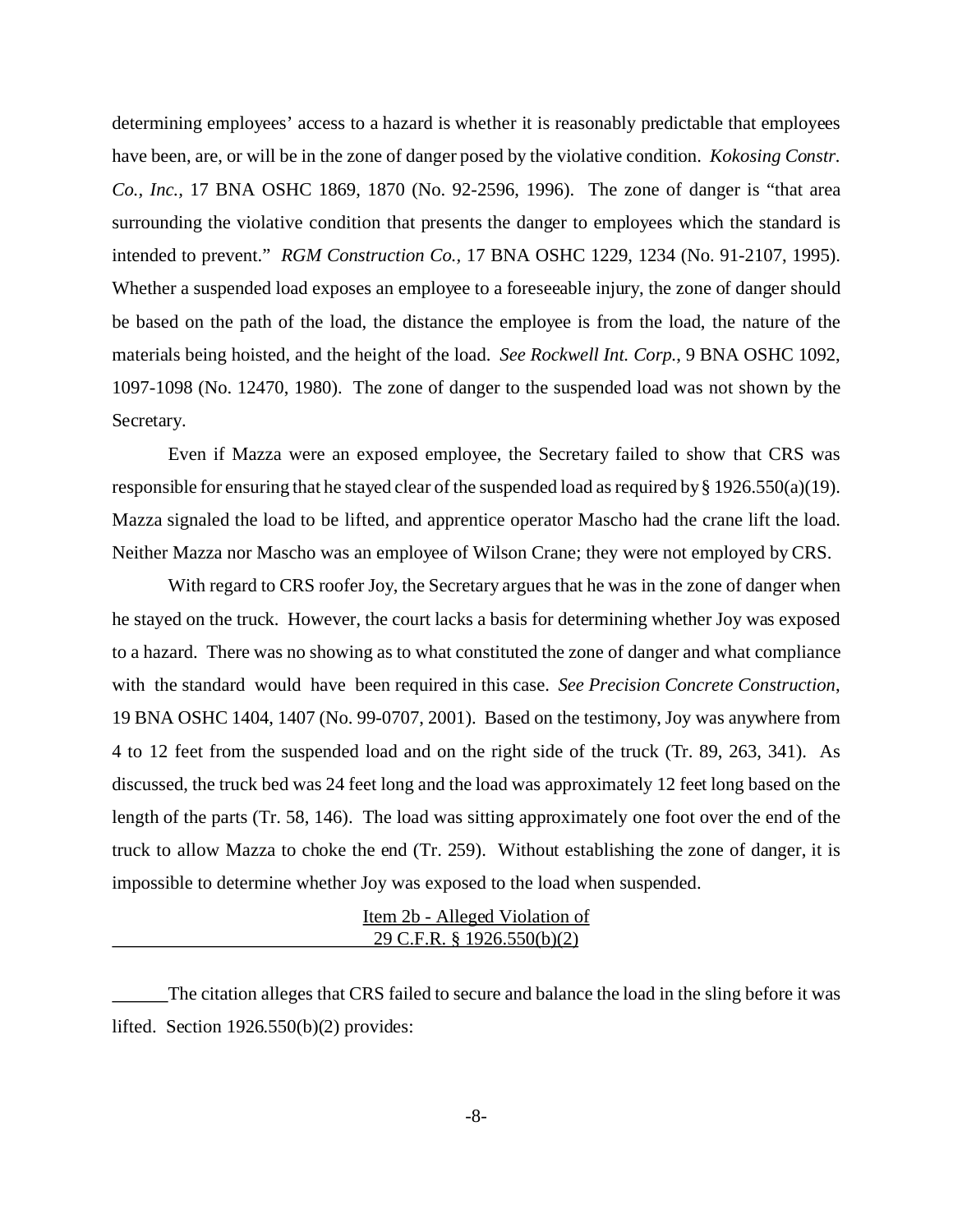All crawler, truck, or locomotive cranes in use shall meet the applicable requirements for design, inspection, construction, testing, maintenance and operation as prescribed in the ANSI B30.5-1968, Safety Code for Crawler, Locomotive and Truck Cranes. However, the written, dated, and signed inspection reports and records of the monthly inspection of critical items prescribed in section 5-2.1.5 of the ANSI B30.5-1968 standard are not required. Instead, the employer shall prepare a certification record which includes the date the crane items were inspected; the signature of the person who inspected the crane items; and a serial number, or other identifier, for the crane inspected. The most recent certification record shall be maintained on file until a new one is prepared.

The ANSI standard referenced in  $\S$  1926.550(b)(2) holds the person directing the lift responsible for ensuring that the load is "secured and properly balanced."5 Section 5-3.2.3(a) of ANSI, B30.5, 1968, the safety code for "Crawler, Locomotive and Truck Cranes" specifically provides:

The individual directing the lift shall see that

- 1. The crane is level and where necessary blocked properly.
- 2. The load is well secured and properly balanced in the sling or lifting device before it is lifted more than a few inches.<sup>6</sup>

The parties dispute whom was responsible for rigging operations. CRS maintains that crane operators regularly are involved in rigging and are responsible for crane safety. The Secretary asserts that CRS employees had performed all the rigging during the earlier lifts, and Wilson Crane prohibited its crane operators from performing rigging operations.

<sup>5</sup>

CRS's argument that Wilson Crane violated ANSI B-30.5-1968, which states that cranes shall be operated only by designated operators and learners under the direct supervision of a designated operator, is immaterial for the purpose of this decision. It is undisputed that CRS did not know Mascho was an apprentice and that he should not have been operating the crane without direct supervision (Tr. 216, 329). However, even if crane operator Mazza was not directly supervising apprentice Mascho, CRS may not be relieved of its responsibility to comply with § 1926.550(b)(2).

<sup>6</sup>

Since the ANSI standard uses the mandatory "shall" rather than the advisory "should", the Review Commission considers its requirements mandatory. *Brown & Root, Inc., Power Plant Div.*, 9 BNA OSHC 1027, 1029 (No. 76-2938, 1980).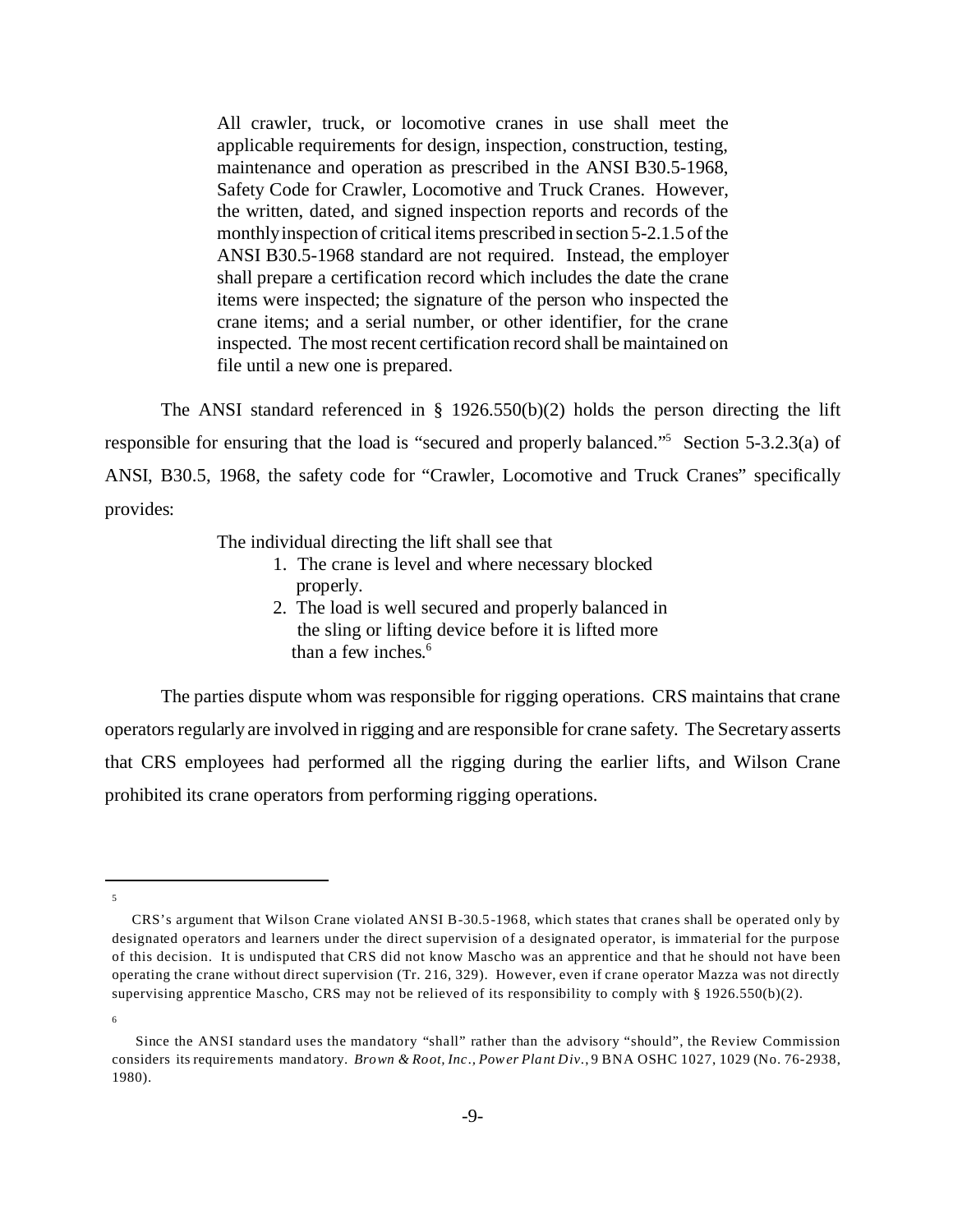The record, however, is undisputed that crane operator Mazza assisted in rigging the load which resulted in the accident. Mazza took responsibility for directing the second lift when he signaled the crane to lift the load. Mazza was an employee of an independent crane company; he was not an employee of CRS. When an employer such as CRS contracts with a specialist, the employer is justified in relying upon the specialist to protect against hazards related to the specialist's expertise, as long as the reliance is reasonable and the employer has no reason to foresee that the work will be performed unsafely. *Sasser Electric & Manufacturing Co.*, 11 BNA OSHC 2133 (No. 82-178, 1984).

Since Mazza directed the crane to make the lift, the record fails to show that CRS should be held responsible for failing to secure and balance the load. CRS foreman Brion, who directed the first lift involving the weights, did not see the second load being rigged or lifted until it tilted and the bar struck Mazza (Tr. 340).

CRS lacked actual or constructive knowledge of how the second load was rigged or when it was lifted. Although a CRS roofer assisted in the rigging, his knowledge is not shown to be imputed to CRS. Joy lacked any supervisory responsibility, and foreman Brion was not in a position to see the rigging or lift until it was too late.

To show constructive knowledge, the Secretary must prove that CRS should have known with the exercise of reasonable diligence of the noncomplying condition. The Secretary argues that CRS had constructive knowledge of the violation because it failed to exercise reasonable diligence. As discussed, whether an employer exercised reasonable diligence, involves consideration of several factors, including an employer's obligation to have adequate work rules, training programs, supervision of employees, anticipation of hazards to which employees may be exposed, and measures to prevent the occurrence of violations*. Pride Oil Well Service*, 15 BNA OSHC 1809, 1814 (No. 87-692, 1992).

The record in this case does not establish that the inadequate rigging was reasonably predictable by CRS. There is no showing that the CRS foreman could have recognized the load was not properly rigged from a distance of 30 feet and within three seconds of seeing the suspended load. He could not have known that the employees were exposed to the hazard of inadequate rigging. *Precision Concrete Construction*, 19 BNA OSHC 1404, 1407 (No. 99-0707, 2001). Also, the